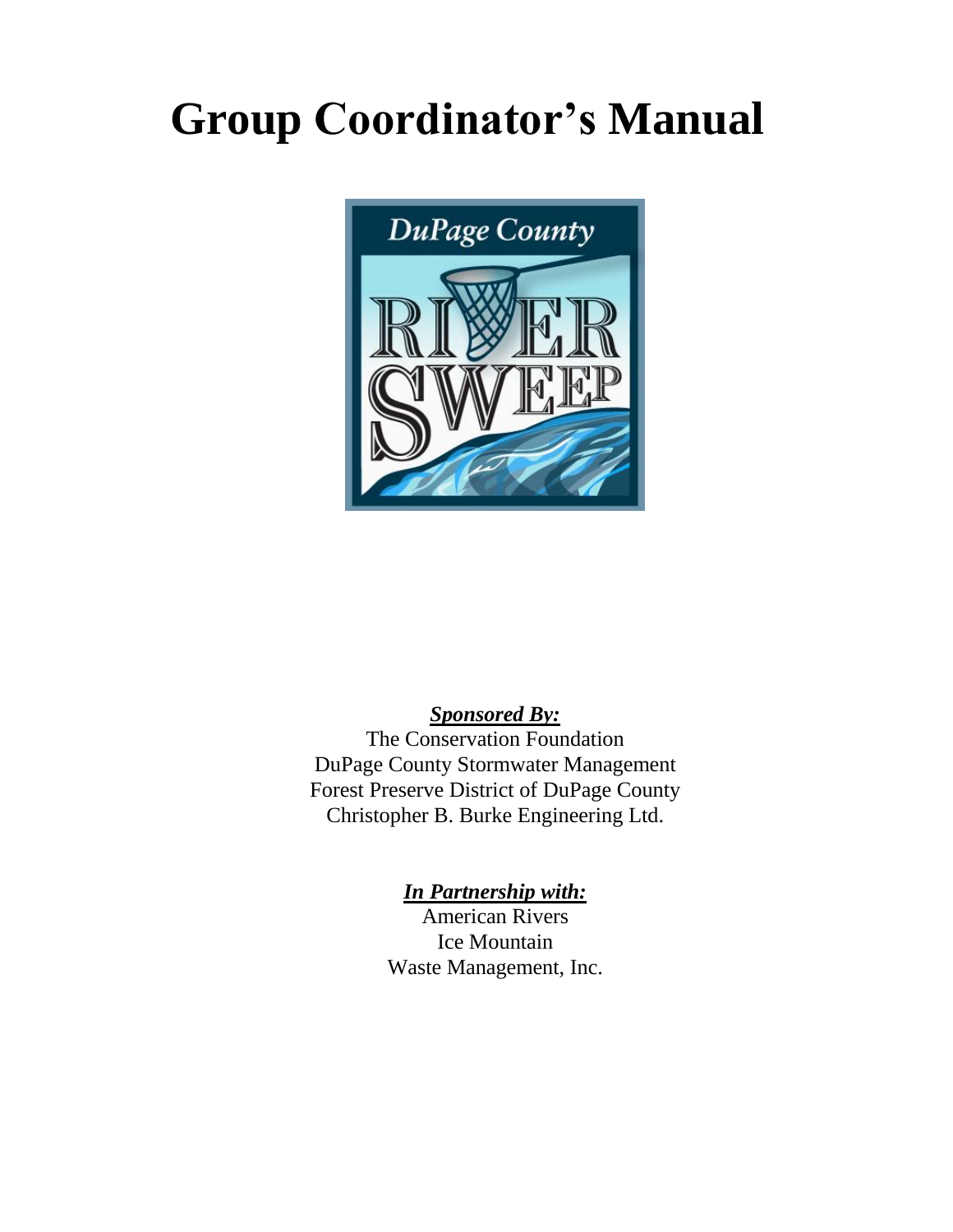# River Sweep

## **Group Coordinator's Manual**

## *TABLE OF CONTENTS*

| Introduction                                           | $\mathbf{1}$    |
|--------------------------------------------------------|-----------------|
| How to Organize a Clean Up                             | $\overline{2}$  |
| Provisions and Materials - The Conservation Foundation | $\overline{4}$  |
| Provision and Materials - Group Coordinator            | $5\overline{)}$ |
| Pre-Sweep Information Sheet                            | 6               |
| <b>Volunteer Safety Guidelines</b>                     | $\tau$          |
| <b>Safety Worksheet</b>                                | 9               |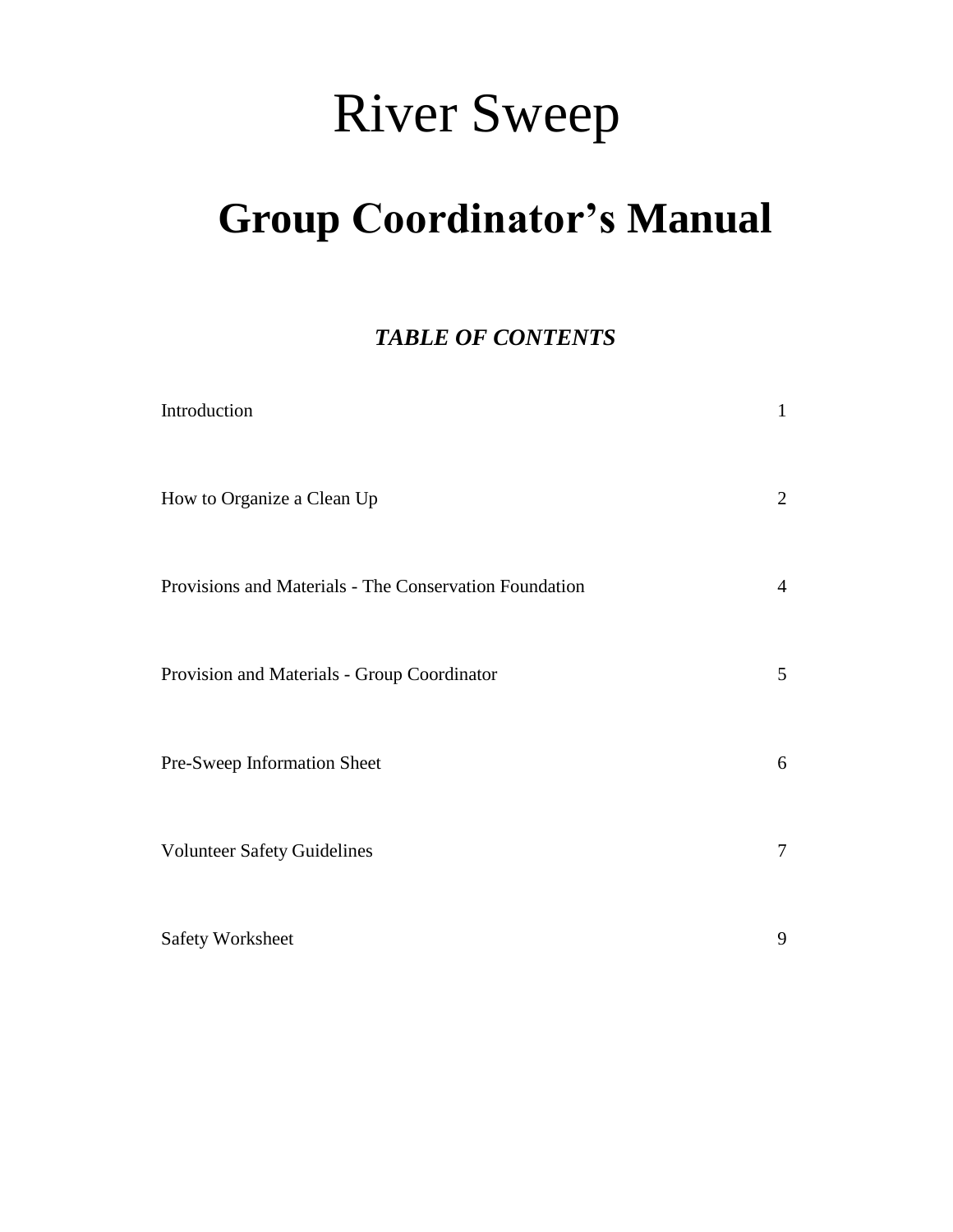## *INTRODUCTION*

Dear Group Coordinators and Volunteers,

Three decades of pollution-control efforts have proven that ensuring clean water is not as simple as regulating pipes that empty into our nation's water. These pipes are only part of the problem. We now realize that a large share of water pollution -- by some estimates as much as 70 percent -- arises from sources that are much harder to regulate and control. This unregulated pollution comes from virtually everywhere. It comes from contaminated runoff from cities, towns, and farms; construction, forestry, and mining activities; septic tanks which drain into groundwater; and rainwater that washes contaminants out of the air.

Among the various kinds of water pollution, the most visual forms are litter and debris. While some natural debris (leaves and yard brush) is good for fish and wildlife habitat, man-made litter and unwanted debris can be costly. Litter can endanger fish and wildlife, and detract from the scenic beauty of our waterways. Excessive debris, such as floating logs and boards, can damage boats and injure persons involved in water recreation activities. Litter and debris can also clog municipal and industrial water intakes, and are often a source of other water pollutants such as toxic chemicals and bacteria.

The reduction of litter and unwanted debris requires that all of us work together. Proper waste handling, including reuse and recycling, environmentally sound management practices on farms and forests, and volunteer cleanup activities, can all help keep unwanted materials from entering waterways. Thank you for helping clean-up DuPage County's waterways during River Sweep. Your participation in is greatly appreciated.

Sincerely,

Jan Roehll

DuPage County Program Director

1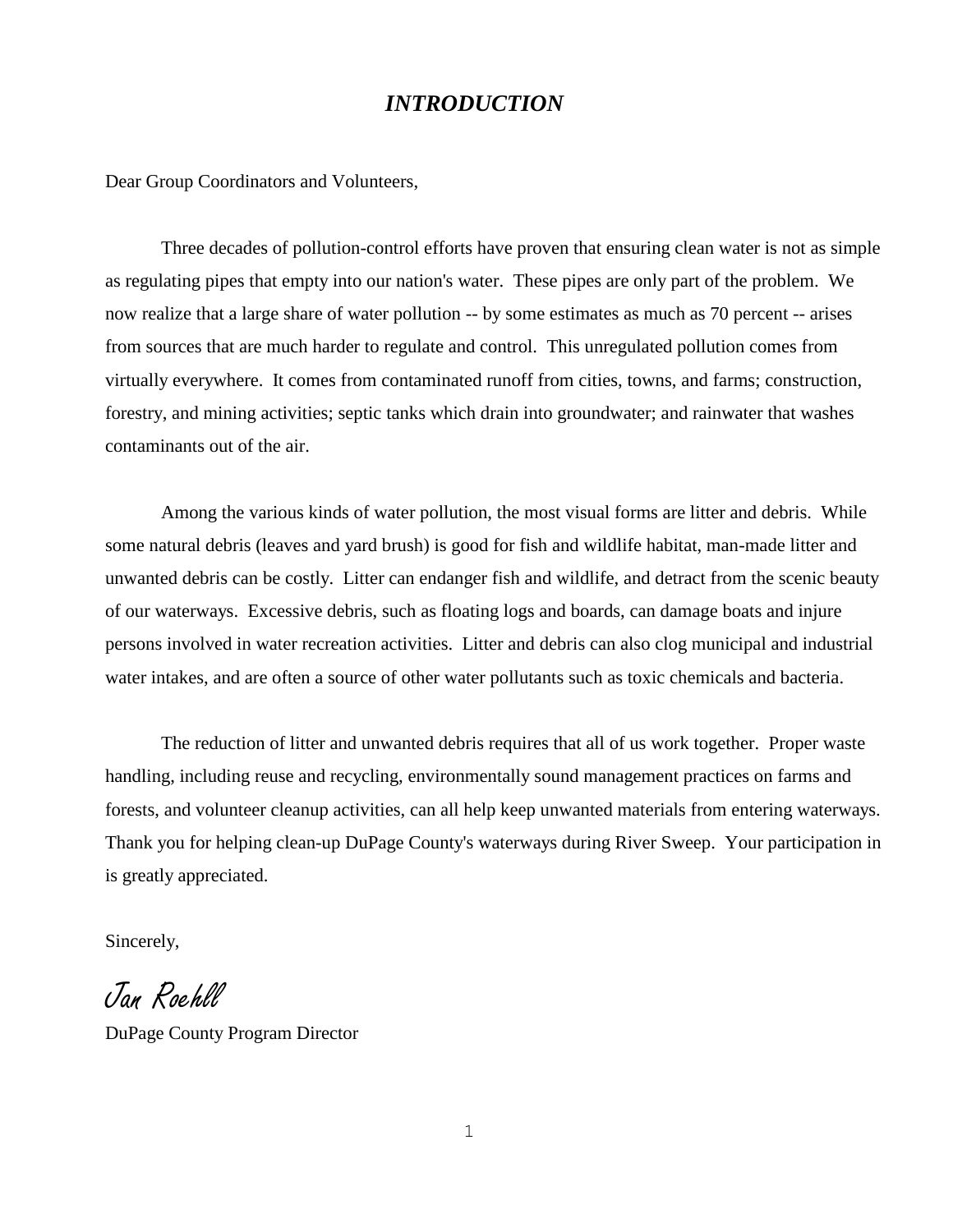## *HOW TO ORGANIZE A RIVER CLEANUP*

To have a successful cleanup, you need to organize carefully. Here is an outline of steps to help you achieve your goals. Remember we are partners in this effort and will be there every step of the way to assist you with organizing your own cleanup. We will all be proud of the efforts to improve the environment. Have fun, and most of all, be careful.

- 1) Recruit your volunteers early, get a signup sheet started and create fliers promoting event (optional posters are provided on the sweep webpage) and direct volunteers to [www.theconservationfoundation.org/sweep.](http://theconservationfoundation.org/page.php?PageID=10) Send recruits copies of the *Pre-Sweep Information Sheet* (page 6) and the *Volunteer Safety Guidelines* (page 7 & 8) provided in this manual.
- 2) A Community Liaison will be assigned to you and will be overseeing multiple groups and a few individual volunteers in an assigned community the day of the Sweep. You can choose an area to clean or your Community Liaison can assign an area. They can also help you decide where to have your group gather, time to begin your cleanup and watercraft launch locations.
- 3) Schedule a time prior to the day of the Sweep to get supplies (trash bags, work gloves, waiver cards - to come via email, snacks, grabbers or pokers from your Community Liaison). If you are working in an area without a Liaison, plan on getting your supplies from The Conservation Foundation's (TCF) DuPage County Program Director. All groups (2 or more persons) as well as individual volunteers who are not part of a group need to be **registered preferably a minimum of two weeks prior to event. If you have a group of 10 or more a month notice is requested if a guarantee of Sweep supplies from TCF is needed.**
- 4) Waiver cards must be completed and returned by all participants to the Community Liaison prior to cleaning the river. Group Coordinators are to collect signed cards from their volunteers and to provide the completed cards to the Community Liaison prior to or on the day of the Sweep, but in advance of beginning cleanup. Individual volunteers not associated with a Liaison may mail, fax or email signed waiver cards to TCF's DuPage County Program Director prior to the day of the Sweep. Please remind volunteers to write the name of the group they are with on the cards. Parents must sign for volunteers under 18 years of age.
- 5) Check your Site Make sure your area is safe for the type and age range of group you will be taking. Look for problem areas or objects too large for lifting. Watch for steep, slippery banks and/or deep water. Make some safety notes on the *Safety Worksheet* provided in this manual (page 9). You will be responsible for the safety of volunteers in your group as well as your individual safety. Please have proper supervision for youths. NOTE: The spring is a time of heavy rains. Swift water should not be entered by any volunteer. Volunteers are welcome to reschedule due to weather conditions.
- 6) Assemble the necessary safety equipment and cleaning tools as listed on the page titled *Provision and Materials - Group Coordinator* (page 5).
- 7) If necessary, obtain permission from any private landowners to access non-public areas. The DuPage County Program Director can provide a Property Access Agreement Form for your review.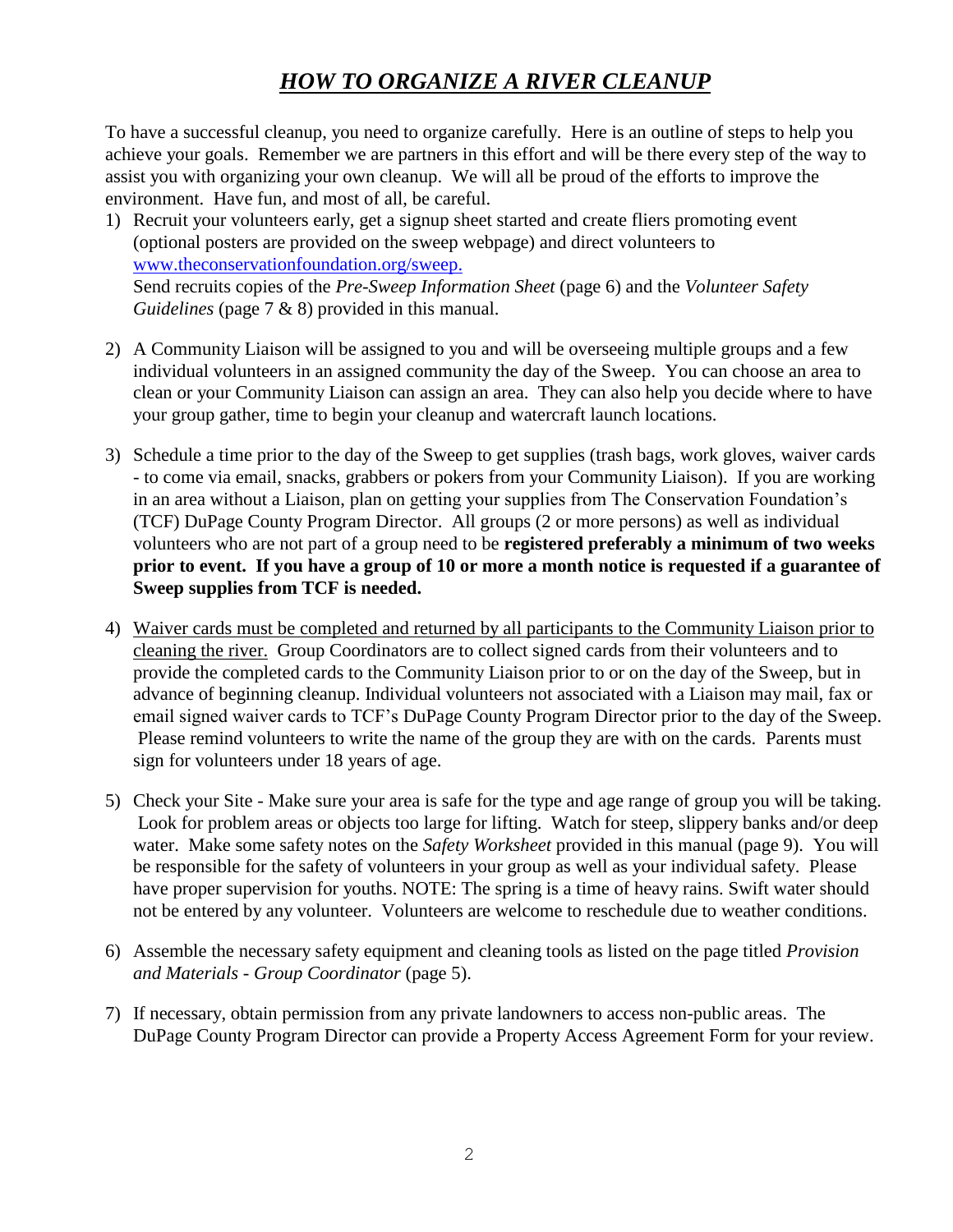- 8) If anyone in your group has access to a canoe/kayak, they can be helpful to get objects along the water's edge or out of a wading area. Be sure to bring the proper number of personal flotation devices if you plan to canoe/kayak and be aware of rapidly moving water. Canoeing after a rain event is not recommended. Removing log jams is not recommended as well. Training in watercraft use is a requirement and may be completed by such organizations as Prairie State Canoeists (see website).
- 9) Call your volunteers the day before the Sweep; verify travel and eating arrangement, time and place to meet. Also establish a rain date with your Community Liaison and communicate that to volunteers.
- 10) On the day of the River Sweep, meet with your Community Liaison to verify your plan of action (areas to sweep, dumpsters for debris, hauling of debris, supply pickup/drop off, facilities, etc).
- 11) Just prior to cleaning gather your group together for a brief safety meeting using the *Safety Worksheet* (page 9). This simple step can avoid serious injuries.
- 12) Report back to your Community Liaison regarding location of filled garbage bags and any objects you were unable to remove, miles covered, interesting finds and number of garbage bags filled.

And don't forget your camera or phone to get some great pictures. Before and after shots are always fun! This is always a memory making event.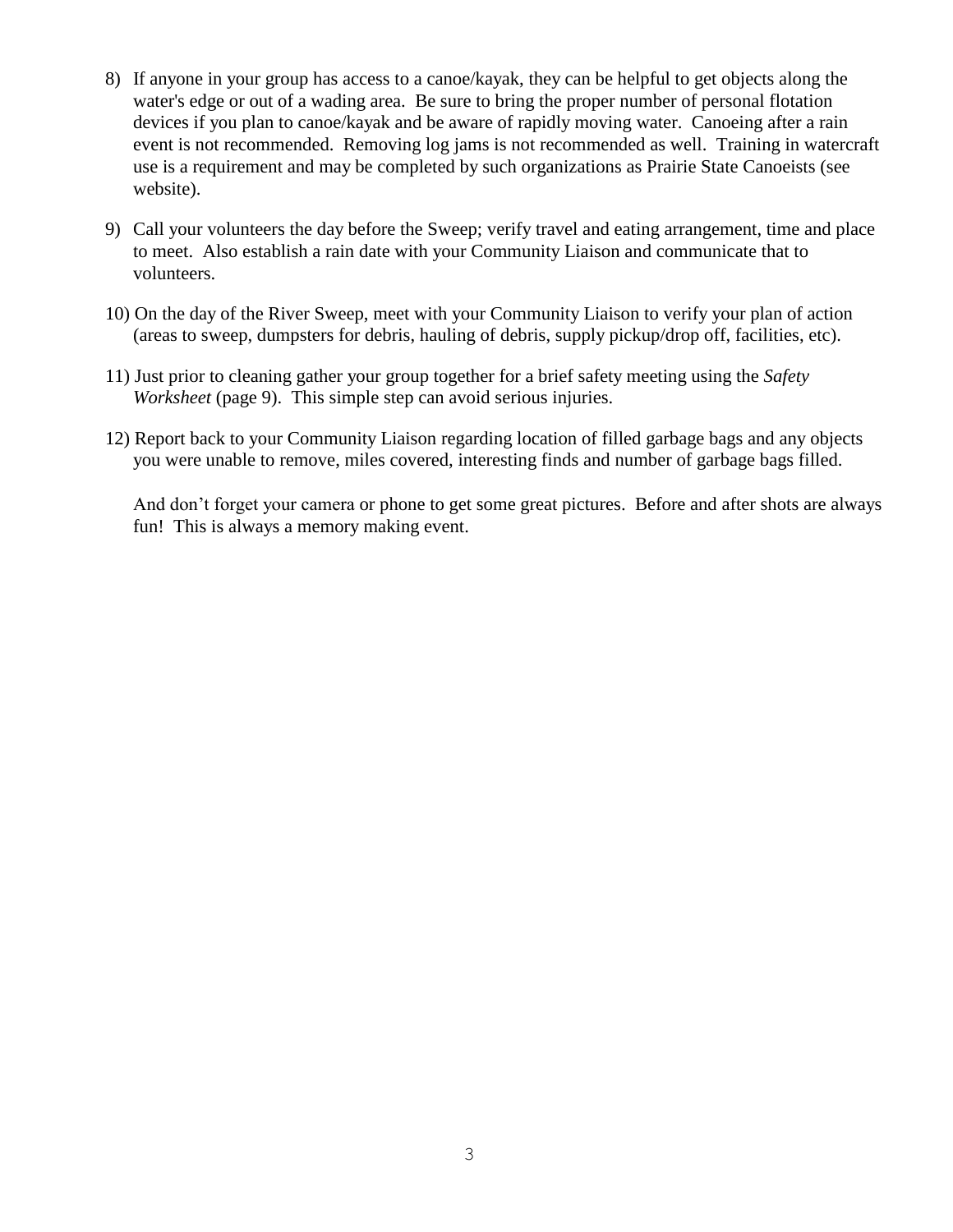## *PROVISIONS AND MATERIALS - THE CONSERVATION FOUNDATION*

## **The Conservation Foundation will provide:**

- An assigned Community Liaison to oversee needs on the day of the Sweep.
- Technical assistance and guidance to help you carry out your cleanup project, upon request.
- Offer advice on the best locations where your group can contribute to the improvement of streams in DuPage County. Locations may be selected independently and indicated on the registration form to the DuPage County Program Director.
- Large, heavy-duty trash bags, gloves, and snacks for your cleanup. We also have some trash pokers and litter grabbers available.
- The locations of drop-off points for trash collected.
- Arrangements for the collection and disposal of the trash collected.
- Notification of the appropriate governmental agencies and jurisdiction where your cleanup is taking place.

*Call (630) 428-4500, ext. 121 for more information.*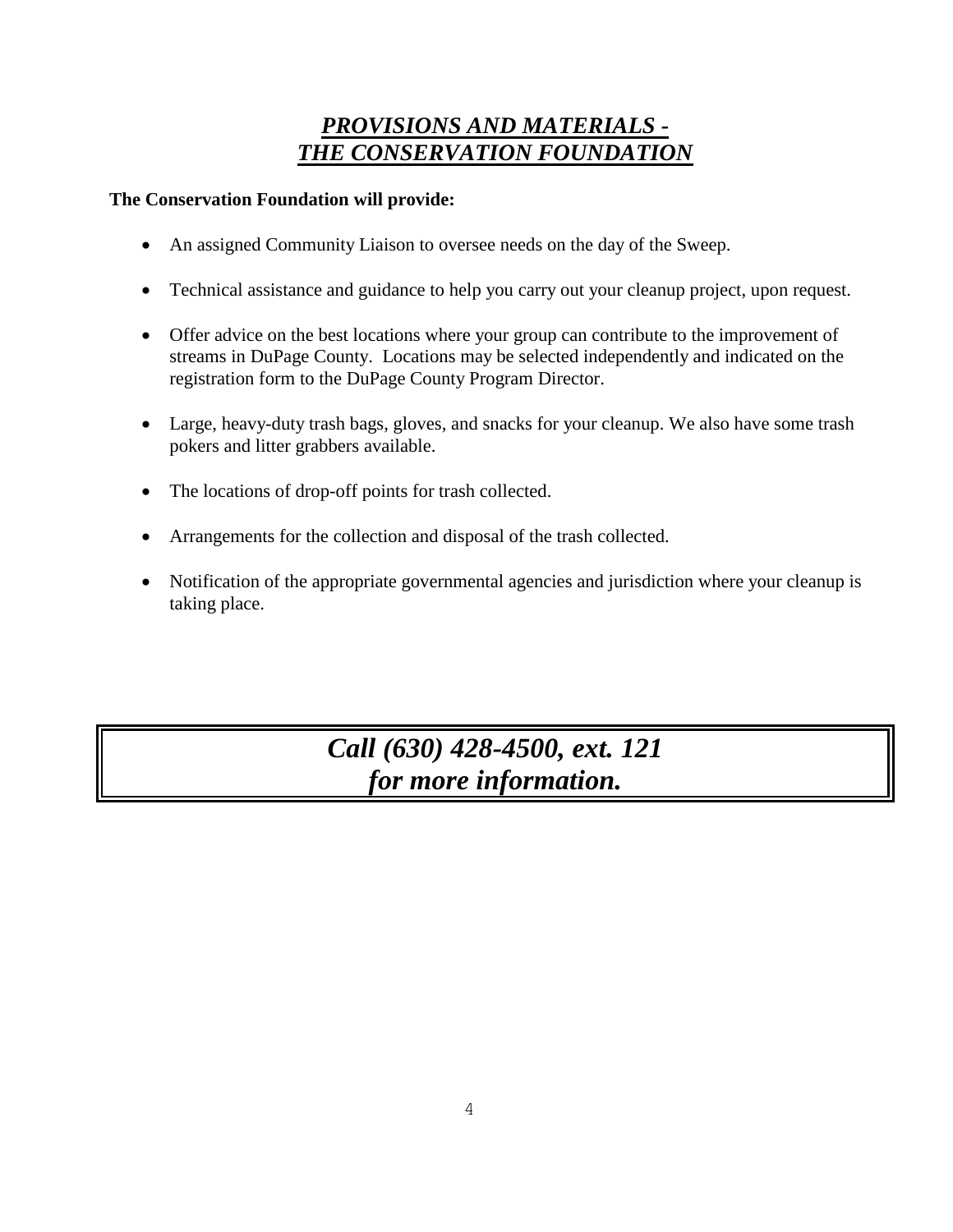## *PROVISIONS AND MATERIALS - GROUP COORDINATOR*

#### **The Group Coordinator is expected to provide the following prior to the event:**

- Completed waiver cards from all participants prior to cleaning the river. Waiver cards can be mailed to The Conservation Foundation, 10S404 Knoch Knolls Road, Naperville, IL 60565 OR returned to your Community Liaison on the day of the Sweep. Be sure to include the name of the group on the waiver card and email addresses for thank you purposes.
- Signed parental consent form for volunteers under18 years of age (for your files).
- Permission from private and public landowners for access.
- Coordinate the training and use of canoes/kayaks, if you expect to float your section of the river.
- All transportation arrangements for your volunteers.
- Refreshments, lunch or picnic provisions you may plan for your own group.

#### **The Group Coordinator is expected to provide the following on the day of the event:**

- A first-aid kit that contains the following:
	- \_\_ Telephone numbers of emergency personnel such as the police and ambulance service
	- \_\_ First aid manual which outlines diagnosis and treatment procedures
	- \_\_ Bandages for minor cuts
	- \_\_ Antiseptic cleaner
	- \_\_ Gauze pads 3 and 4 inches square for deep wounds with excessive bleeding
	- \_\_ 1 or 2-inch roll of adhesive tape for holding bandages in place, covering blisters, and taping sprained ankles
	- \_\_ Needle for opening blisters and removing splinters.
	- \_\_ Single edged razor blade for cutting tape to size and shaving hair before taping
	- \_\_ 12-inch roll of gauze bandage for large cuts
	- \_\_ Butterfly bandages for closing cuts
	- \_\_ Triangular bandage for large wounds
	- \_\_ Large compress bandage to hold dressings in place
	- \_\_ 3-inch wide elastic bandage for sprains and applying pressure to bleeding wounds
- Adequate supervision for youth groups (suggested 1 adult per 8 children).
- Extra pairs of work gloves for those who forgot theirs or didn't have any. (Your Community Liaison may have extra pairs.)
- Extra cleaning tools as listed on the *Pre-Sweep Information Sheet* provided in this manual (page 6).
- Information to your Community Liaison regarding location of filled garbage bags and any objects you were unable to remove, miles covered, name of stream/tributary covered, interesting finds and number of garbage bags filled.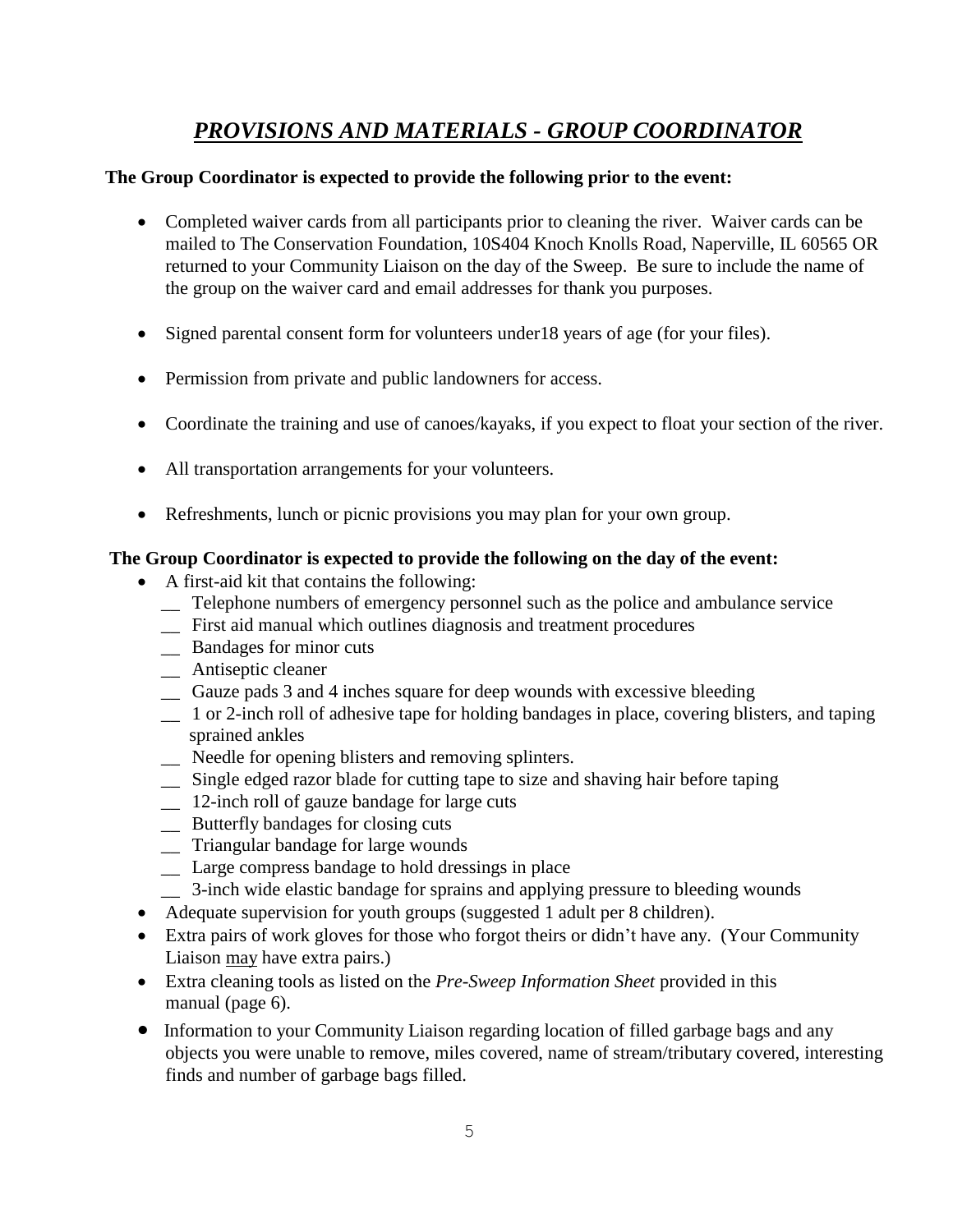## *PRE-SWEEP INFORMATION SHEET*

#### **What Should I Wear?**

- High-top work boots with non-skid soles. No tennis shoes! (Your footwear will get wet and muddy so don't wear expensive Nikes!)
- Hat (sun protection) or scarf
- Long pants with a long-sleeve shirt
- Heavy-duty work gloves
- Insect repellent (Permanone and sulfur powder are good tick repellents)
- Sunscreen
- Life jacket and tow rope if planning on floating a canoe/kayak

#### **What Should I Bring?**

We try to provide everyone with pokers or litter grabbers, but if there are a large number of volunteers, we may run short on those items.

 Extra trash pokers: This can alleviate excessive bending of the back, and reduce the amount of contact with trash. Be careful when using a poker; always hold the sharp end towards the ground. Also, be careful not to puncture aerosol cans with the poker, they may explode or emit contents that may be harmful.

Tip: Make a trash poker by:

- 1) Drilling a hole into the end of a wooden dowel or broomstick handle
- 2) Partially insert a nail into the hole
- 3) Cutting off the head of the nail
- Cell phone
- Rake
- Shovel
- Broom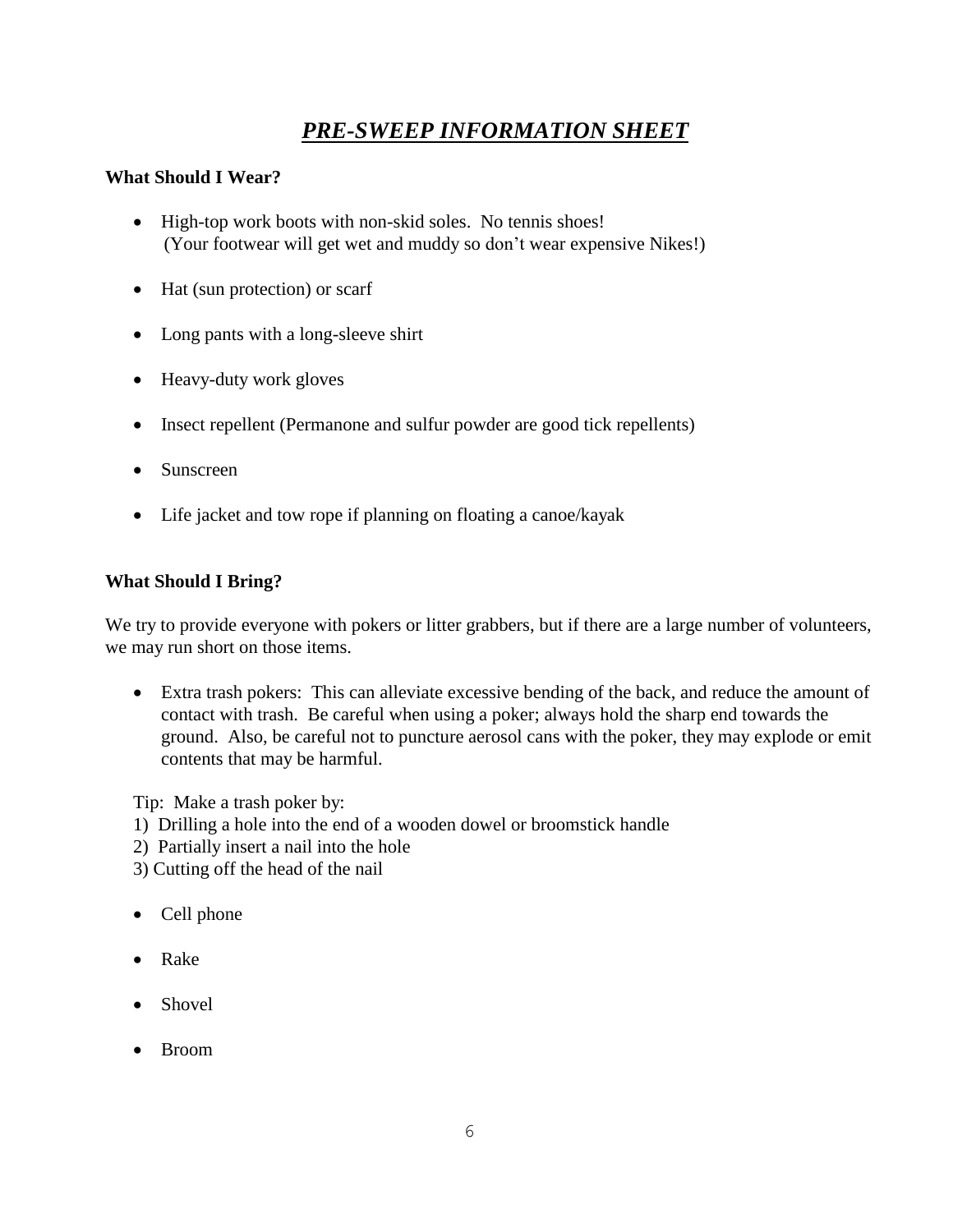## *VOLUNTEER SAFETY GUIDELINES*

#### **Common Sense as a Safety Tool**

For most of us cleaning trash out of the river puts us in unfamiliar surroundings. In addition, it is a task requiring focus. Therefore, it is easy to forget precautions that may seem painfully simplistic but when we are reminded can help avoid injury. The following are some simple reminders to help avoid injury.

- Watch the water  $-$  Do not canoe/kayak or wade after a rain event.
- Don't walk backwards, as when taking a photograph.
- Don't stand up too fast, and look before you stand up. It is easy to hit your head or poke your eye on a low branch.
- Watch where you walk to avoid trips and falls over tree roots, railroad tracks or large rocks. These trips and falls can become more frequent when you are tired. Take rests when you are fatigued.
- Be alert when near roads or bike paths. Drivers and bike riders most likely won't be expecting you to be there.
- Don't overfill garbage bags or other containers.
- Don't pick up glass with bare hands. Use the work gloves provided or a pair of tongs.
- Watch the weather and be aware of shelters in the area.
- Bring extra water and snacks.

## **Will There Be Poison Ivy?**

You may encounter poison ivy, however, to help prevent exposure wear gloves and long-sleeve shirts and tie your long pants at the top of your work boots. The oil within poison ivy (urushiol) is in all parts of the plant and persists after exposure. Thorough washing with soap and water is recommended as soon as possible after exposure. Clothes that have been exposed should be washed separately from other laundry and shoes and boots washed off. Prevention is the best policy. Remember "Leaves of Three, Let it Be," and avoid touching any vines attached to tree trunks.

## **Can Volunteers Work Alone?**

It is best to use the buddy system while cleaning up the river. Work with at least two others. This way if one person is injured, one can stay with the injured person while the other one goes for help.

## **What If Somebody Gets Hurt?**

As the Group Coordinator you should determine an emergency plan and review it with your group prior to the beginning of work. Ideally, each group of volunteers should have someone trained in first aid. (Perhaps you would like to volunteer for this responsibility and take a course in first aid offered by the American Red Cross.) In general, the procedure depends on the severity of the injury. In the case of a severe injury, the first thing is to stabilize the victim. One person should go for help while the other stays with the injured person. The coordinator should be notified as soon as possible and should always have a first aid kit available.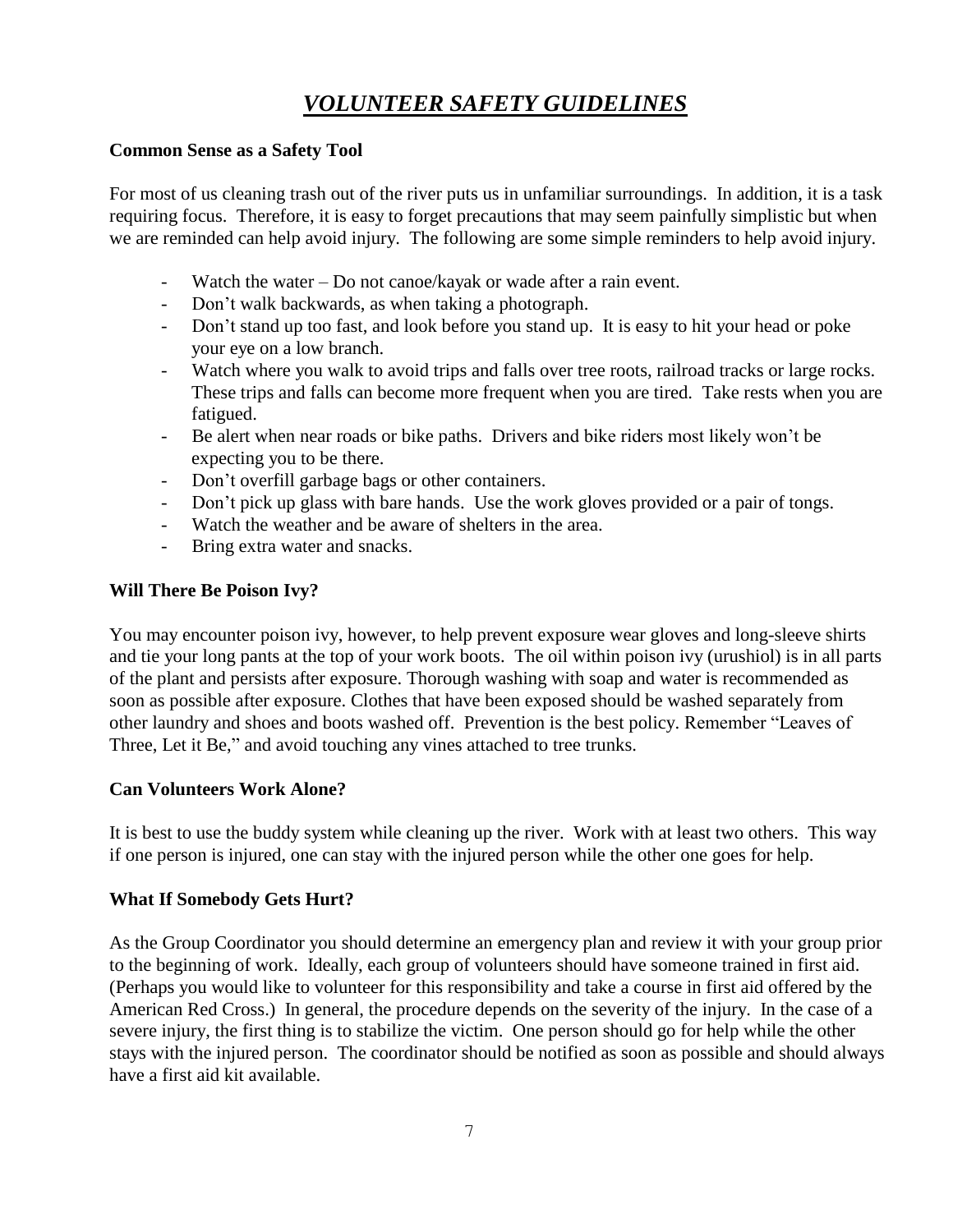#### **What To Avoid!**

Most of the trash encountered is easily cleaned up safely, but there are items to be avoided. Some materials should be avoided for obvious health reasons (hospital wastes, needles, personal hygiene items, contraceptives, dead animals).

Workers should not attempt to lift heavy objects without sufficient help. If you find a large item that requires chain saws or other heavy machinery to remove such as a complicated log jam or an abandoned car, contact your Community Liaison. They will contact the appropriate county or local staff member. **Do not attempt to remove these large items yourself.**

Volunteers may encounter wild animals (raccoons, squirrels) or stray domestic animals (dogs, cats). The best policy is to leave them alone. Volunteers should be alert for hornets, and wasps in debris piles and vegetated areas. Avoid trespassing on private property.

#### **What About Large Drums or Other Suspicious Looking Containers?**

Volunteers should not disturb any large drum-type containers. They may contain hazardous wastes or explosives. If one is encountered, volunteers should note where it is and inform the Group Coordinator and Community Liaison of its location.

#### **Sanitary Issues**

The DuPage River is much cleaner than it used to be, but it is still an open river and therefore can have germs that are purposely filtered out of our tap water. Therefore, it is important to protect open wounds from the river water by wearing rubber gloves and a good bandage. Also when you've finished cleaning trash out of the rivers be sure to wash your hands or shower thoroughly, especially before eating.